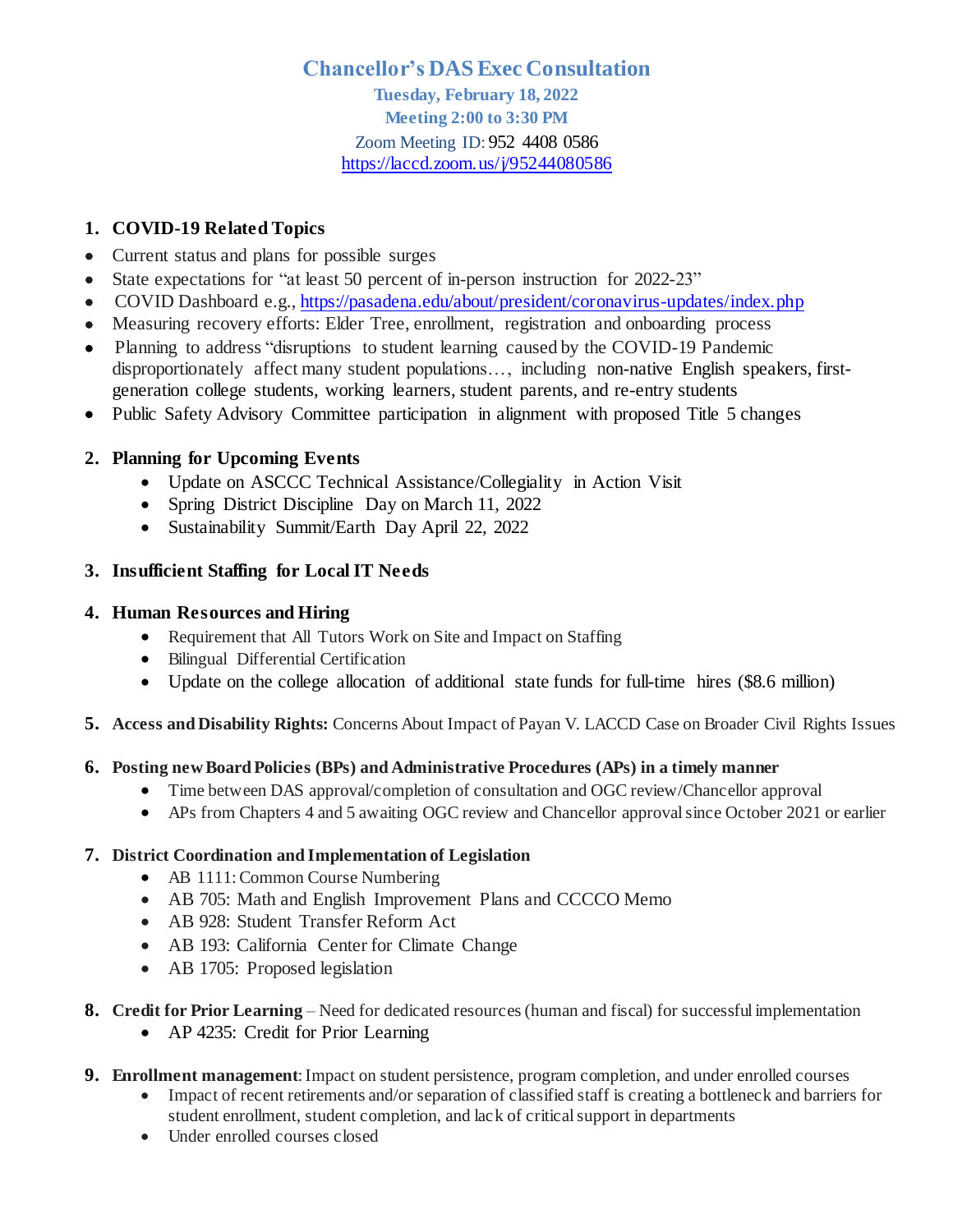### **10.Equity Matters:**

- District dashboard with SEP data provided to department chairs and discipline leads
- Equity audit of program outcomes for all students
- Addressing Equity Gaps in Math and English Outcomes
- District-Wide Survey on Social Justice, Work Ethics, and Personnel Diversification
- Board Resolution on Equity Minded Faculty Hiring
- District advocacy for affordable broadband in CC service areas with predominantly low-income families
- Funding for Social Justice and Racial Equity Professional Development Activities

#### **11.Online Education and Increasing Accessibility for Students**

- Hiring of Accessibility Specialists
- Limits to percent of faculty load as online instruction
- Educational Master Plan for Online Instruction
- Equally Effective Alternate Access Plan (EEAAP) Deadlines

#### **12.OtherTopics**

- CVC-OEI Consortium: District versus 8 colleges
- Update on Ethnic Studies-Articulation, hiring, etc.
- eLumen and ECD Update
- State and Federal Updates: Budget, Legislative
- Other?

#### **Zoom Conference Information: ECHEVEAC@laccd.edu is inviting you to a scheduled Zoom meeting.**

#### **Topic: DAS Consultation**

Time: Feb 15, 2022 02:00 PM Pacific Time (US and Canada) Mar 15, 2022 02:00 PM Apr 12, 2022 02:00 PM May 10, 2022 02:00 PM

Jun 10, 2022 02:00 PM

Please download and import the following iCalendar (.ics) files to your calendar system. Monthly: https://laccd.zoom.us/meeting/tJEvc-2opjsvEtKqZUTrVXxaNZPz-3atGSsK/ics?icsToken=98tyKuCtrD8uGtyVtRGBRowMAI-gLPTxiGJYj7d2jSXQNzJlWhv3GNhyKP8sEcz3

Join Zoom Meeting <https://laccd.zoom.us/j/95244080586>

Meeting ID: 952 4408 0586 One tap mobile +16699006833,,95244080586# US (San Jose) +12532158782,,95244080586# US (Tacoma)

Find your local number: https://laccd.zoom.us/u/aogGeFCA5